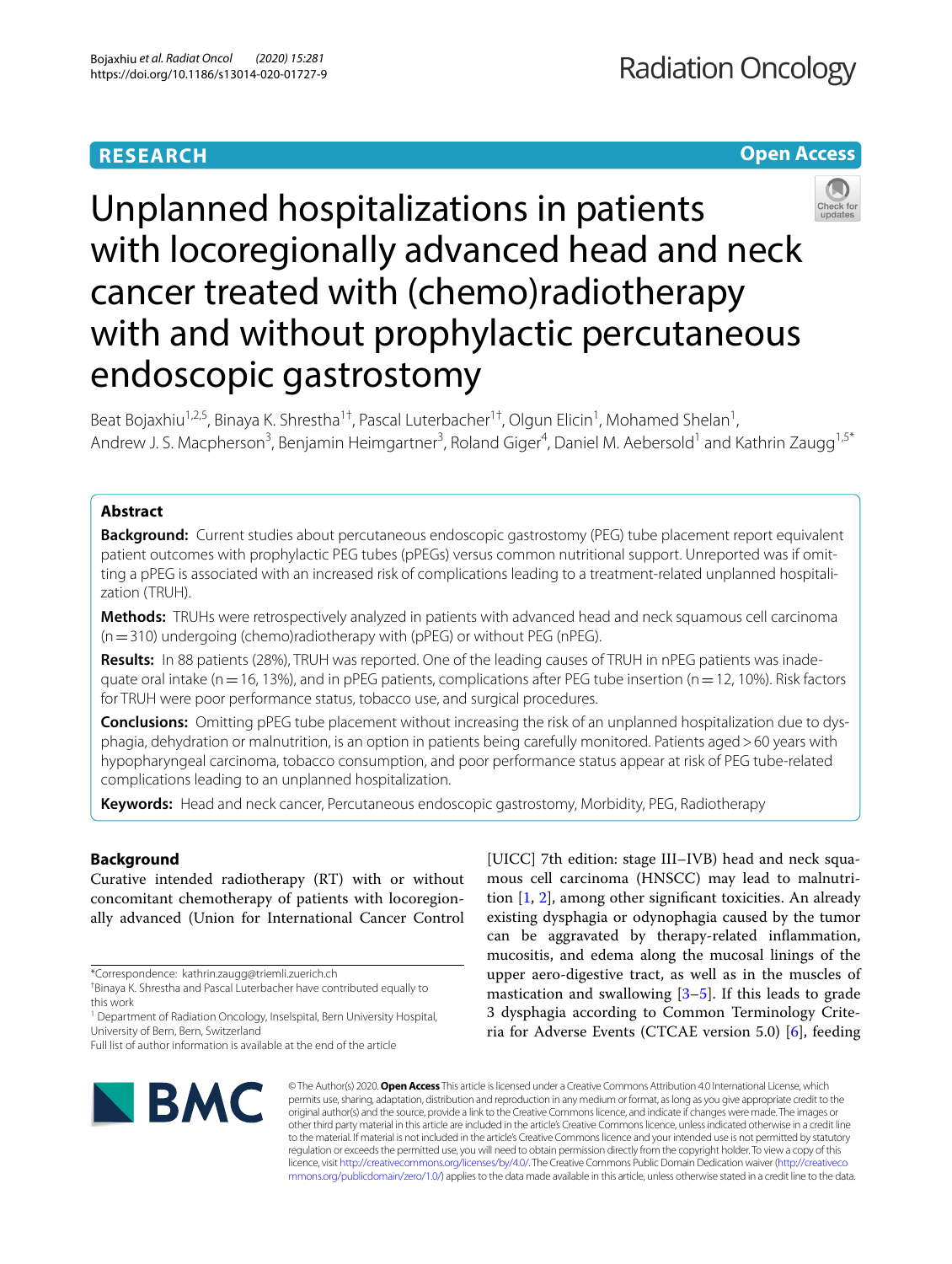tube or total parenteral nutrition and/or hospitalization is indicated. Several feeding tube strategies can be used for this nutritional support (e.g. nasogastric tube, percutaneous endoscopic or percutaneous radiologic gastrostomy). Retrospective analyses examining the indication for PEG tube placement showed difering results, again making a conclusive statement challenging  $[7]$  $[7]$ . This is further complicated by the fact that a prophylactically inserted PEG (pPEG) is sometimes found subsequently not to be needed [[8\]](#page-9-6). A comprehensive review found weak evidence concerning the pros and cons associated with pPEG placement and made a call for more prospective studies [[9,](#page-10-0) [10\]](#page-10-1). One of the frst prospective studies to include enough patients published its frst results in 2012  $[10]$  $[10]$ , with an extended follow-up in 2017  $[11]$  $[11]$ . The study compared the use of pPEGs with common nutritional support and enteral tube feeding (when considered necessary) inserted after the start of treatment reactively (rPEG). It resulted in no diference in swallowing function, tube dependence, and the prevalence of clinically relevant esophageal strictures. There was no difference in weight, body mass index (BMI), or overall survival (OS) between the groups. There was neither an advantage nor a disadvantage for a pPEG versus nPEG or a rPEG. However, in this study no complications leading to a hospitalization were reported in the nPEG group. Our study aimed to analyze if omitting a PEG tube in LAHNSCC patients was associated with an increased risk of complications leading to an unplanned hospitalization (UH), compared to patients receiving a PEG tube prophylactically.

## **Methods**

## **Patients**

In this retrospective single-center chart review, we identifed a database of 310 consecutive UICC stage III–IVB HNSCC patients (except for nasopharyngeal and sinonasal sites) treated between 2007 and 2012 with primary or adjuvant chemo-RT with a curative intent. Ethics committee approval (Ref.-Nr. KEK-BE: 289/2014) was obtained for this study and it has been conducted in full accordance with ethical principles, including the World Medical Association Declaration of Helsinki (version 2002) and the additional requirements.

## **Treatment and follow‑up**

Treatment strategies were based on institutional policies following the case-based multidisciplinary tumor board decision, as previously published [[12,](#page-10-3) [13\]](#page-10-4). Patients who were frst diagnosed before 2010 (UICC 6th edition) were re-staged according to the 7th edition during data acquisition. During this period, there was no algorithm as to which patient should be recommended for a pPEG. Prophylactic PEG placement was recommended to all patients based on the subjective evaluation of their general condition, expected radiation volume and side efects by the attending radiation oncologists. The cases in which a patient rejected a pPEG and the reasons of rejection were not systematically assessed. The planning and delivery of RT as well as the defnitions of clinical target volume and planned target volume followed international recommendations  $[14–18]$  $[14–18]$  $[14–18]$  $[14–18]$ . The RT was administered with 2 Gy daily fractions using a volumetric modulated arc technique up to a total dose of 72 Gy for macroscopically detectable tumor, 66 Gy for postoperative positive or narrow resection margin(s), and the lymph node region(s) with pathological extracapsular extension. Elective nodal regions received 54 Gy. Sequential boosts were performed.

## **Percutaneous endoscopic gastrostomy placement**

Percutaneous endoscopic gastrostomy placements (pPEG and rPEG) were performed according to the pull method described by Ponsky et al [[19\]](#page-10-7). Antibiotic prophylaxis with Amoxicillin/Clavulanate 1.2 g intravenously and a Freka PEG gastral 15 Ch/Fr EnFit (Fresenius Kabi, Switzerland) were routinely used.

#### **Defnition of unplanned hospitalizations and follow‑up**

All complications leading to a hospitalization from the initial histopathological diagnosis to the last follow-up were recorded. Emergency or unplanned admissions were defned as unplanned hospitalizations (UHs). However, elective hospitalizations, including those due to socially or logistically difficult circumstances (e.g. long journey, initially poor general condition, etc.), were not analyzed. If an elective hospitalization was associated with a complication and therefore an extension to the planned length of stay, the time from that complication to discharge was defned as an UH. UHs were classifed as being related to comorbidities, index HNSCC and recurrences, or cancer treatment. When a UH was related to cancer treatment, it was defned as a treatment-related UH (TRUH). In order not to have more than three endpoints and to enable a sound and simple statistical methodology, we analyzed only the frst two UHs and thus only the frst two consecutive TRUHs in patients who had multiple UHs. In the case of externally UH, additional information was obtained from the hospital where the emergency took place.

## **Toxicities and the course of body weight**

Toxicities and the course of body weight from the initial histopathological diagnosis to the last follow-up were recorded and graded according to CTCAE (version 5.0)  $[6]$  $[6]$ . The patient's weight was recorded before, during, and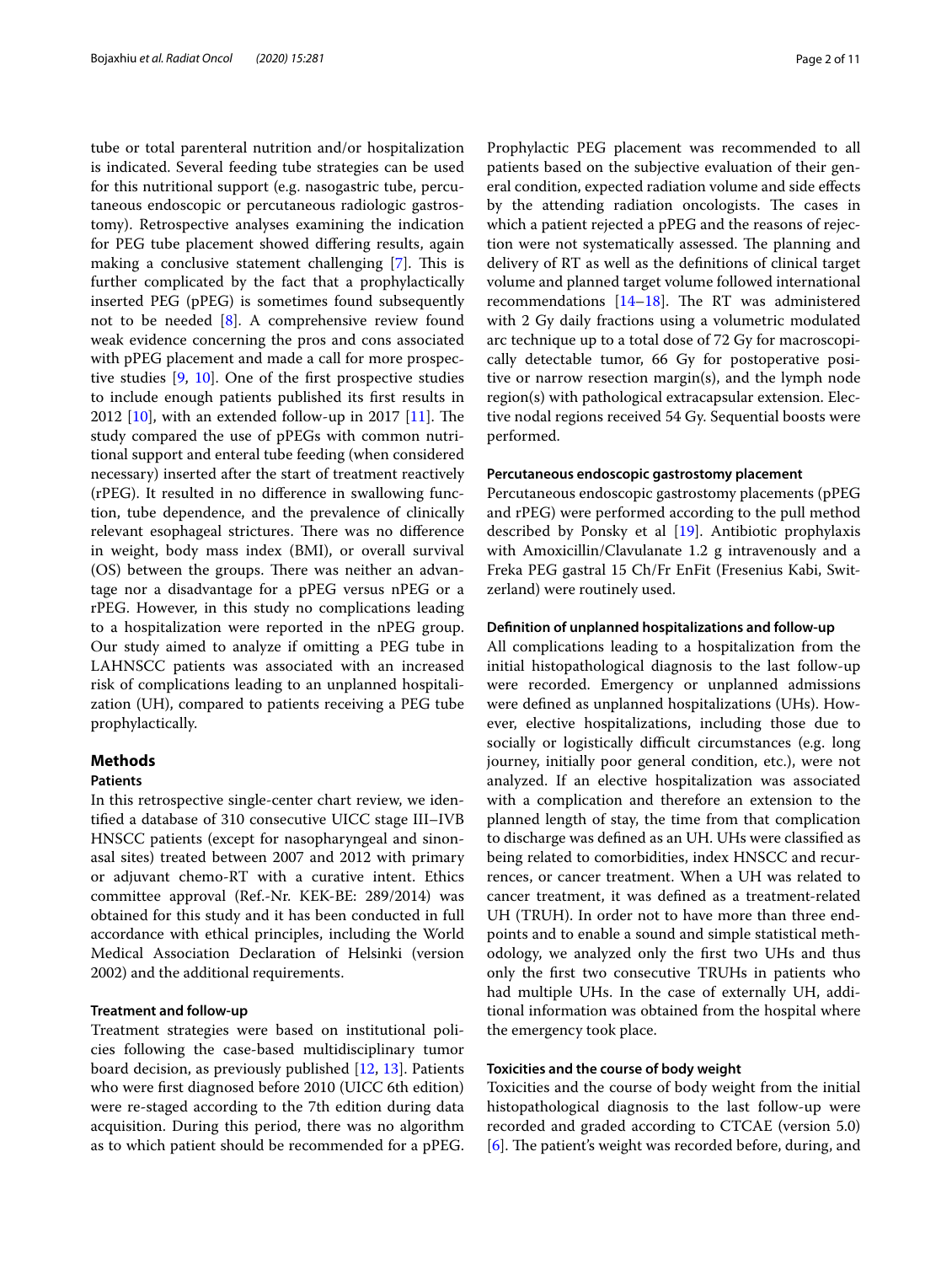after therapy. Changes were graded by CTCAE: grade 1, 5%–<10% from baseline, intervention not indicated; grade 2,  $10 - \leq 20\%$  from baseline, nutritional support indicated; grade  $3 \geq 20\%$  from baseline, tube feeding, or total parenteral nutrition indicated. Symptoms of pain, dermatitis, mucositis, dysphagia, xerostomia, and osteoradionecrosis were assessed. Acute and late toxicities were defned as post-treatment-related complications occurring during and/or within 3 months or  $\geq$  3 months after commencing chemo-RT, respectively. Baseline pretreatment tumor-related morbidity using the same criteria were also assessed.

## **Statistical analysis**

Patients were grouped as pPEG and nPEG. Patients who received rPEG were included in the nPEG group according to the intention-to-treat principle. The endpoints were defned as: frst TRUH (TRUH1), second consecutive TRUH (TRUH2), and overall survival  $(OS)$ . The start date of the frst and second TRUH, and the date of death, were counted as the corresponding time points, respectively. Cox's proportional hazard model was used to evaluate time-to-event endpoints, calculated from the date of histopathological diagnosis of the initial HNSCC. For multivariate analyses, backwards stepwise elimination was performed by including variables yielding *p* val $ues \leq 0.05$  in univariate analyses. Actuarial time to event rates were depicted by Kaplan–Meier methodology. The chi-squared test was used to compare categorical variables. All tests were two-tailed. No adjustment was done for multiple testing. Due to the lack of concrete evidence or consensus regarding pre-treatment risk factors for feeding tube requirement to calculate and assign propensity scores, no matched-pair analyses were performed. Statistical analyses were performed with JMP (version 14.2.0; SAS Institute, Cary, NC, USA).

### **Results**

The median follow-up for the whole patient cohort was 32 months (range, 3–99 months). The median follow-up for the nPEG and pPEG group was 35 (range, 3–94 months), and 32 months (range, 3–99 months), respectively. Table [1](#page-3-0) shows patient and disease characteristics. Compared with the nPEG group, the pPEG group had more patients aged 70–80 years, with a poor performance status (Eastern Cooperative Oncology Group performance status [ECOG PS] 2/3), hypopharyngeal tumors, and more advanced T and N stages. The patients with pPEG received concomitant chemotherapy more frequently and had less frequent grade 2 weight loss during therapy than nPEG patients. One hundred forty-one of the 310 patients (46%) had at least one UH: 88 (28%) were TRUH1, 34 (11%) comorbidity-related, and 19 (6%) relapse-related. Sixty-four patients (21%) had two consecutive UHs: 34 (11%) were TRUH2, 16 (5%) comorbidity-related, and 14 (5%) relapse-related. Table [2](#page-4-0) and Fig. [1a](#page-5-0) show an overview of UHs; Table [3](#page-6-0) and Fig. [1](#page-5-0)b show an overview of TRUHs.

Beside chemo-RT-related side effects (dermatitis, mucositis, infection, pneumonia, and dyspnea), the leading causes of TRUH in the nPEG group was dysphagia/dehydration/malnutrition. In the pPEG group, PEG complications were one of the leading causes for TRUH, besides chemo-RT-related side efects (Table [3](#page-6-0)). The comparison of TRUH1 regardless of its cause was 80% versus 70% ( $p=0.09$ ). The comparison of TRUH1 related to PEG complications or dysphagia/malnutrition/ dehydration related events between nPEG and pPEG groups is shown in Fig. [2.](#page-7-0) There was no significant difference  $(p=0.56)$ . The same analysis was not repeated for TRUH2 due to the small number of events  $(n=2)$ . According to univariate analysis, risk factors for a TRUH were: poor ECOG PS (2/3), tobacco use>40 pack-years (i.e. above the median), and surgical procedures ([bilateral] neck dissection, tracheostomy, and pPEG). In multivariate analysis, tobacco use>40 pack-years, bilateral neck dissection, and poor ECOG PS (2/3) remained as independent risk factors for TRUH.(Table [4](#page-8-0)). We investigated possible risk factors for a PEG-associated event in a subgroup analysis, which revealed that tumor localization to hypopharynx  $(P=0.0183)$ , active tobacco consumption  $(P=0.0009)$ , tobacco use > 40 pack-years (*P*=0.0001), poor ECOG PS (2/3) (*P*=0.0418), and age > 60 years ( $P = 0.0352$ ) were risk factors in the univariate analysis (data not shown). Overall survival at 3 years for the entire, nPEG, and pPEG group was 70%, 67%, and 73%, respectively. Overall survival was associated with age, ECOG PS 2–3, tumor localization to the oropharynx and hypopharynx, neck dissection, rPEG, and baseline BMI (Table [4](#page-8-0) and Additional File [1\)](#page-9-7).

## **Discussion**

In a relatively large cohort of 310 patients with locoregionally advanced HNSCC compared with previously published studies [\[7](#page-9-5), [9](#page-10-0), [20–](#page-10-8)[23\]](#page-10-9), we retrospectively analyzed whether omitting a PEG compared to prophylactic PEG insertion is associated with an increased risk of complications leading to a TRUH. Although the institutional policy was to offer pPEG to all patients with locoregionally advanced HNSCC, physicians were less keen on insisting that patients with a possibly lower risk profle should receive a pPEG. Moreover, some patients refused the pPEG regardless of their risk profile. Therefore, pPEG placement tended to be used more frequently in patients with a higher risk profle and worse prognosis (comprising general condition, tumor size, age, hypopharyngeal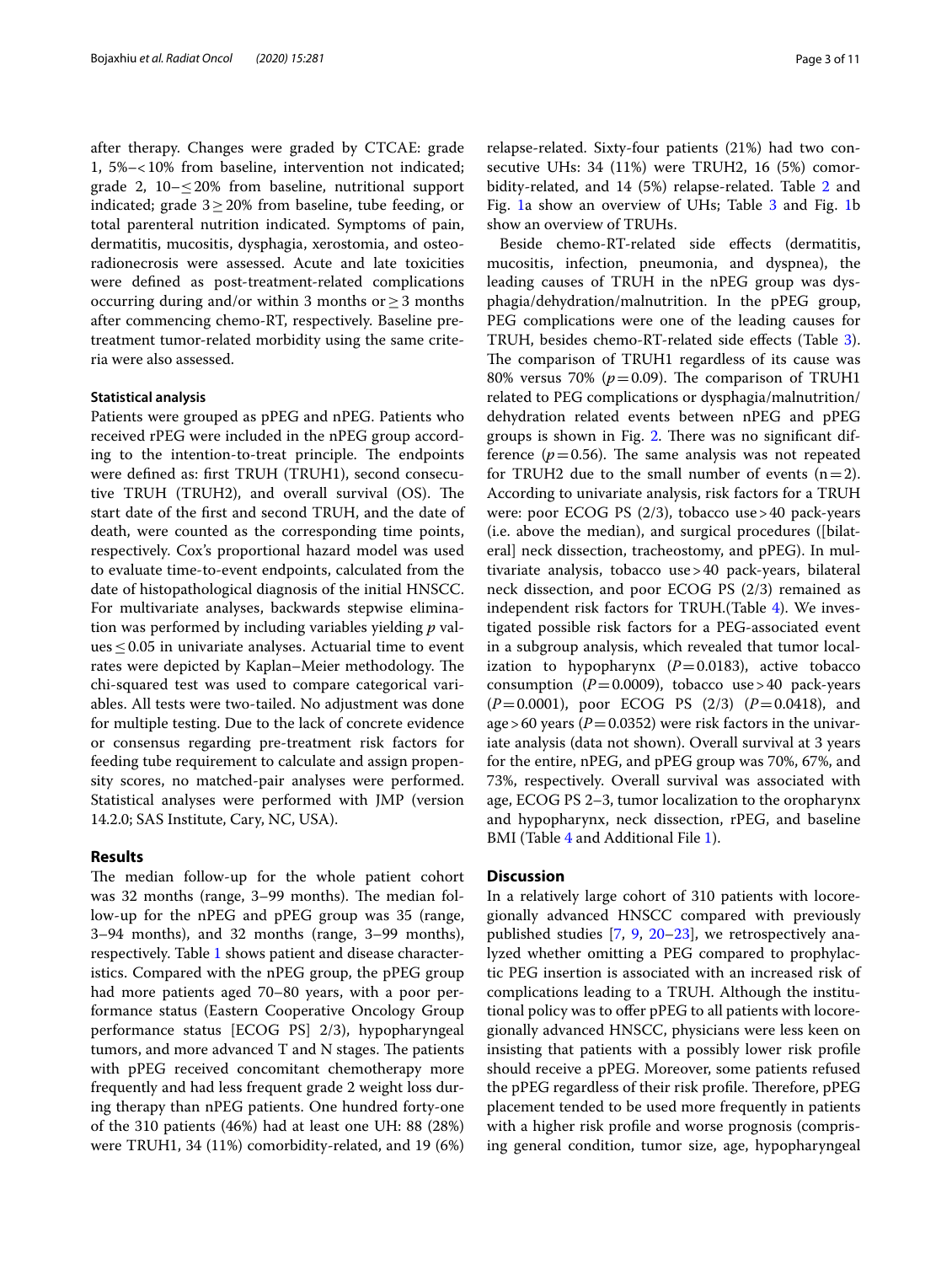# <span id="page-3-0"></span>**Table 1 Patient and disease characteristics**

| Characteristic                                 | All patients $(n = 310)$ | pPEG<br>$(n = 175)$ | nPEG or rPEG (n = 135) | P value |
|------------------------------------------------|--------------------------|---------------------|------------------------|---------|
| Age at first diagnosis, years                  |                          |                     |                        |         |
| Median (range)                                 | $61(20 - 94)$            | 62 (20-83)          | $61(40-94)$            | ns      |
| ≤ 60, n (%)                                    | 139 (44)                 | 75 (43)             | 64 (47)                | ns      |
| $>60-570$ , n (%)                              | 111 (36)                 | 36(37)              | 47 (35)                | ns      |
| $>$ 70 – $\leq$ 80, n (%)                      | 45 (15)                  | 32 (18)             | 13(10)                 | .035    |
| $>80$ , n $(\%)$                               | 15(5)                    | 4(2)                | 11(8)                  | .029    |
| Sex, n (%)                                     |                          |                     |                        |         |
| Female                                         | 75 (24)                  | 129 (74)            | 106 (79)               | ns      |
| Male                                           | 235 (76)                 | 46 (26)             | 29(21)                 | ns      |
| ECOG performance status, n (%)                 |                          |                     |                        |         |
| 0                                              | 112 (36)                 | 56 (32)             | 56 (43)                | ns      |
| $\mathbf{1}$                                   | 153 (50)                 | 87 (50)             | 66 (50)                | ns      |
| 2/3                                            | 40 (14)                  | 30(18)              | 9(7)                   | .006    |
| Missing, n                                     | 5                        | 1                   | $\overline{4}$         | na      |
| Median (range) baseline BMI, kg/m <sup>2</sup> | 24.9 (16.8-38.7)         | 24.9 (16.8-38.6)    | 24.9 (17.6-36.8)       | ns      |
| Body weight loss during RT, CTCAE grade, n (%) |                          |                     |                        |         |
| 0                                              | 135 (47)                 | 92 (55)             | 43 (36)                | .002    |
| 1                                              | 87(30)                   | 48 (29)             | 39 (33)                | ns      |
| 2                                              | 62 (22)                  | 26(15)              | 36(30)                 | .004    |
| 3                                              | 2(1)                     | 1(1)                | 1(1)                   | ns      |
| Missing, n                                     | 24                       | 8                   | 16                     | na      |
| Smoking habits                                 |                          |                     |                        |         |
| Never smoker                                   | 34(13)                   | 21(13)              | 13(12)                 | ns      |
| Ex-smoker                                      | 75 (29)                  | 47 (30)             | 28 (26)                | ns      |
| Current smoker                                 | 153 (58)                 | 87 (56)             | 66 (62)                | ns      |
| Missing, n                                     | 48                       | 20                  | 28                     | na      |
| Tobacco use, pack-years                        |                          |                     |                        |         |
| Median (range)                                 | $40(0 - 150)$            | $40(0-150)$         | 40 (0-120)             | ns      |
| >40 (i.e. above median), n (%)                 | 100(44)                  | 65 (46)             | 35(41)                 | ns      |
| Missing, n                                     | 83                       | 34                  | 49                     | ns      |
| Alcohol abuse, n (%)                           |                          |                     |                        |         |
| No                                             | 85 (33)                  | 54 (35)             | 31(31)                 | ns      |
| In the past                                    | 23 (9)                   | 15(10)              | 8(8)                   | ns      |
| Yes                                            | 147 (58)                 | 85 (55)             | 62(61)                 | ns      |
| Missina, n                                     | 55                       | 21                  | 34                     | na      |
| Tumor localization, n (%)                      |                          |                     |                        |         |
| Oral cavity                                    | 63 (20)                  | 36 (21)             | 27 (20)                | ns      |
| Oropharynx                                     | 149 (48)                 | 77 (44)             | 72 (53)                | ns      |
| Hypopharynx                                    | 44 (14)                  | 33 (19)             | 11(8)                  | .008    |
| Larynx                                         | 39(13)                   | 16(9)               | 23 (17)                | ns      |
| Multi-compartemental                           | 15(5)                    | 13(7)               | 2(2)                   | .016    |
| Tumor category, n (%)                          |                          |                     |                        |         |
| T1                                             | 25(8)                    | 9(5)                | 16(12)                 | .036    |
| T <sub>2</sub>                                 | 95 (31)                  | 42 (24)             | 53 (39)                | .004    |
| T <sub>3</sub>                                 | 102 (33)                 | 59 (34)             | 43 (32)                | ns      |
| T4                                             | 88 (28)                  | 65 (37)             | 23 (17)                | < 0.001 |
| Nodal category, n (%)                          |                          |                     |                        |         |
| N <sub>0</sub>                                 | 36 (12)                  | 17(10)              | 19 (14)                | ns      |
| N1                                             | 55 (18)                  | 21(12)              | 34(25)                 | .004    |
|                                                |                          |                     |                        |         |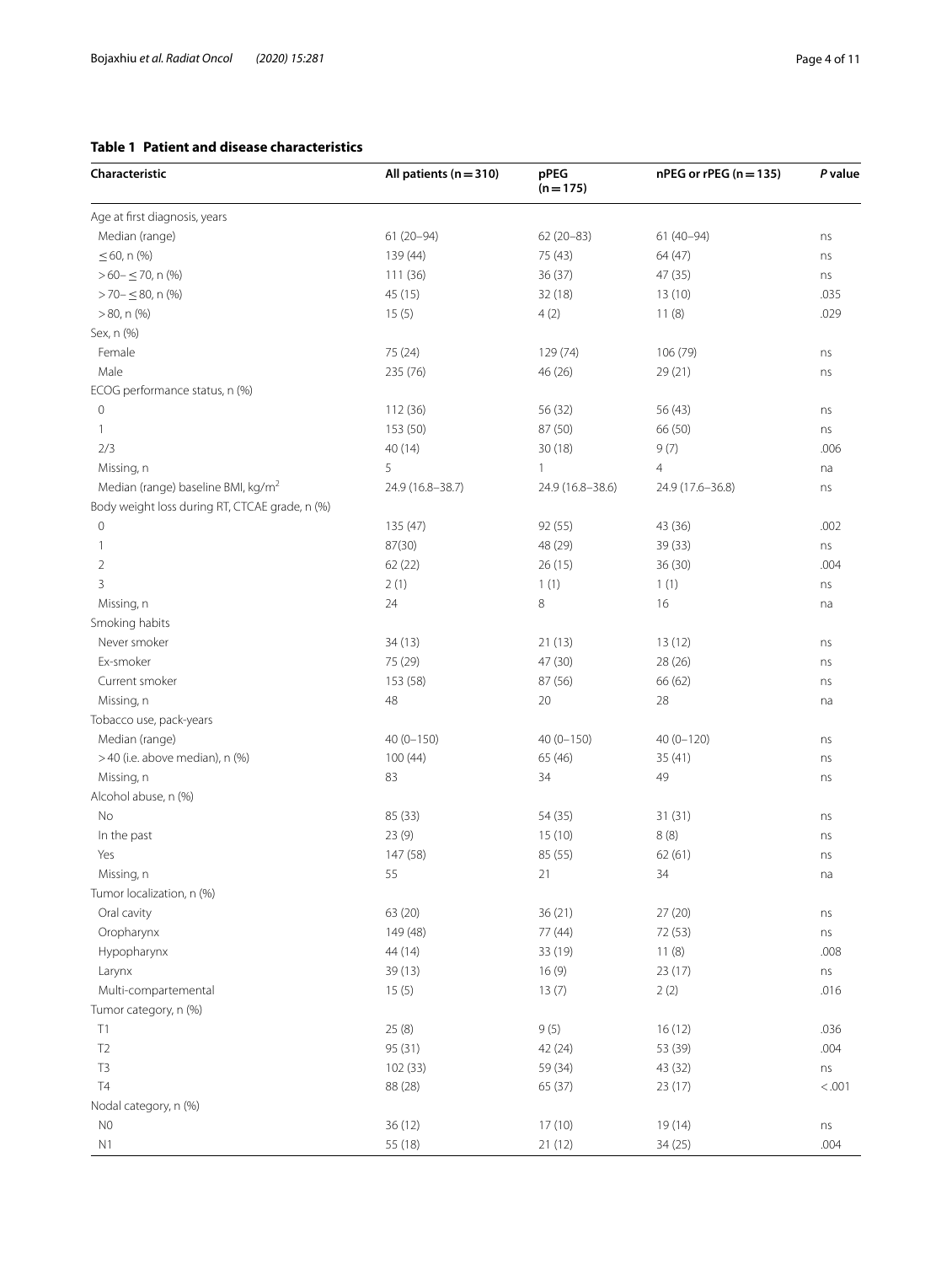# **Table 1 (continued)**

| Characteristic                                  | All patients $(n = 310)$ | pPEG<br>$(n = 175)$ | $nPEG$ or rPEG ( $n = 135$ ) | P value |
|-------------------------------------------------|--------------------------|---------------------|------------------------------|---------|
| N <sub>2</sub>                                  | 206 (66)                 | 128(73)             | 77(57)                       | .003    |
| N <sub>3</sub>                                  | 11(4)                    | 9(5)                | 5(4)                         | ns      |
| UICC stage (7th edition), n (%)                 |                          |                     |                              |         |
| Ш                                               | 65(21)                   | 22(13)              | 43 (32)                      | < 0.001 |
| <b>IVA</b>                                      | 228 (74)                 | 142 (81)            | 86(64)                       | < 0.001 |
| <b>IVB</b>                                      | 17(5)                    | 11(6)               | 6(4)                         | ns      |
| Surgical interventions, n (%)                   |                          |                     |                              |         |
| Primary oncologic resection                     | 78 (25)                  | 42 (27)             | 36(27)                       | ns      |
| Neck dissection                                 | 214(69)                  | 121 (69)            | 93 (69)                      | ns      |
| PEG tube placement, n (%)                       |                          |                     |                              |         |
| Prophylactic                                    | 175 (56)                 | 175 (100)           | 0(0)                         | na      |
| Reactive                                        | 34(11)                   | 0(0)                | 34(25)                       | na      |
| None                                            | 101(33)                  | 0(0)                | 101(75)                      | na      |
| Median (range) duration of PEG dependency, days | 266 (4-2969)             | 274 (40-2969)       | 231 (4-2554)                 | < .001  |
| Chemotherapy, n (%)                             |                          |                     |                              |         |
| Concomitant                                     | 266 (86)                 | 161 (92)            | 105 (78)                     | < .001  |
| Neoadjuvant                                     | 33(11)                   | 21(12)              | 12(9)                        | ns      |

*BMI* body mass index, *CTCAE* Common Terminology Criteria for Adverse Events, *na* not applicable, *ns* not signifcant, *nPEG* no PEG, *PEG* percutaneous endoscopic gastrostomy, *pPEG* prophylactic PEG, *rPEG* reactive PEG, *RT* radiotherapy, *UICC* Union for International Cancer Control

| UH                             | (%)             |                 | No. of patients All UHs, no. of events (%)  |  |
|--------------------------------|-----------------|-----------------|---------------------------------------------|--|
|                                | UH <sub>1</sub> | UH <sub>2</sub> |                                             |  |
| Any UH                         |                 |                 | 141 (45) 64 (21) 205 events in 169 patients |  |
| Reason for UH                  |                 |                 |                                             |  |
| Comorbidity-related            | 34 (11)         | 16(5)           | 50(24)                                      |  |
| Alcoholism                     | 4 (12)          | 0(0)            | 4(8)                                        |  |
| Cardiopulmonary                | 9 (27)          | 3(19)           | 12(24)                                      |  |
| Gastrointestinal               | 4(12)           | 0(0)            | 4(8)                                        |  |
| Infection                      | 12 (35)         | 5(31)           | 17(34)                                      |  |
| Other                          | 5(14)           | 8(50)           | 13 (26)                                     |  |
| Related to tumor or<br>relapse | 19(6)           | 14(4)           | 33(16)                                      |  |
| Treatment-related<br>(TRUH)    | 88 (28)         | 34 (11)         | 122 (60)                                    |  |
| Due to PEG                     | 11(13)          | 1(2)            | 12(10)                                      |  |
| Due to surgery                 | 3(3)            | 1(3)            | 4(3)                                        |  |
| Due to neoadjuvant<br>CX.      | 4(4)            | 2(6)            | 6(5)                                        |  |
| Due to radio-CX                | 70 (80)         | 29 (85)         | 99 (81)                                     |  |

<span id="page-4-0"></span>**Table 2 Overview of unplanned hospitalizations (n=310)**

*CX* chemotherapy, *TRUH* treatment-related unplanned hospitalization, *UH* unplanned hospitalization, *UH1* frst UH event, *UH* second UH event

tumor localization; Table [1](#page-3-0)). In the nPEG group, apart from (chemo)-RT-related side efects, dysphagia/dehydration/malnutrition ( $n=8$ ; 20%) was the most frequent cause of TRUH, whereas in the pPEG group, apart from

(chemo)-RT-related side efects, PEG-related complications frequently led to TRUH  $(n=11; 14%)$ . There was no diference in TRUH caused by PEG complications or dysphagia/malnutrition/dehydration after pPEG versus nPEG  $(p=0.56)$ . PEG tube placement is associated with the risk of complications; however, there is a great deal of variability in the reported incidence of such complications  $[11, 20, 24-29]$  $[11, 20, 24-29]$  $[11, 20, 24-29]$  $[11, 20, 24-29]$  $[11, 20, 24-29]$ . The difference in the incidences of complications is partly due to the various defnitions and populations analyzed. For example, complications are more likely to occur in older patients with comorbidities, especially those with an infection or history of aspiration [[30\]](#page-10-12). Compared with the publication of Silan-der et al. [\[10](#page-10-1)], our rate of PEG-related complications is relatively high (14% vs 1%); however, it is relatively low compared with a prospective study reporting complication rates at 2 weeks and 2 months (39% and 27%, respectively) [[24\]](#page-10-10). We hypothesize that our pPEG cohort is a diferent, more fragile patient population that tends to have more complications compared with that studied by Silander et al. [[10\]](#page-10-1) and our nPEG population. Furthermore, we suspect that patients—like those studied by our Swedish colleagues [[10\]](#page-10-1)—who are willing to be included and randomized in a study, are more compliant than the patients with HNSCC seen in our everyday practice, over two-thirds of whom have a positive history of alcohol abuse and more than 87% a positive history of tobacco use [[31\]](#page-10-13). Patients with severe clinical and psychosocial impairment and fewer economic resources are more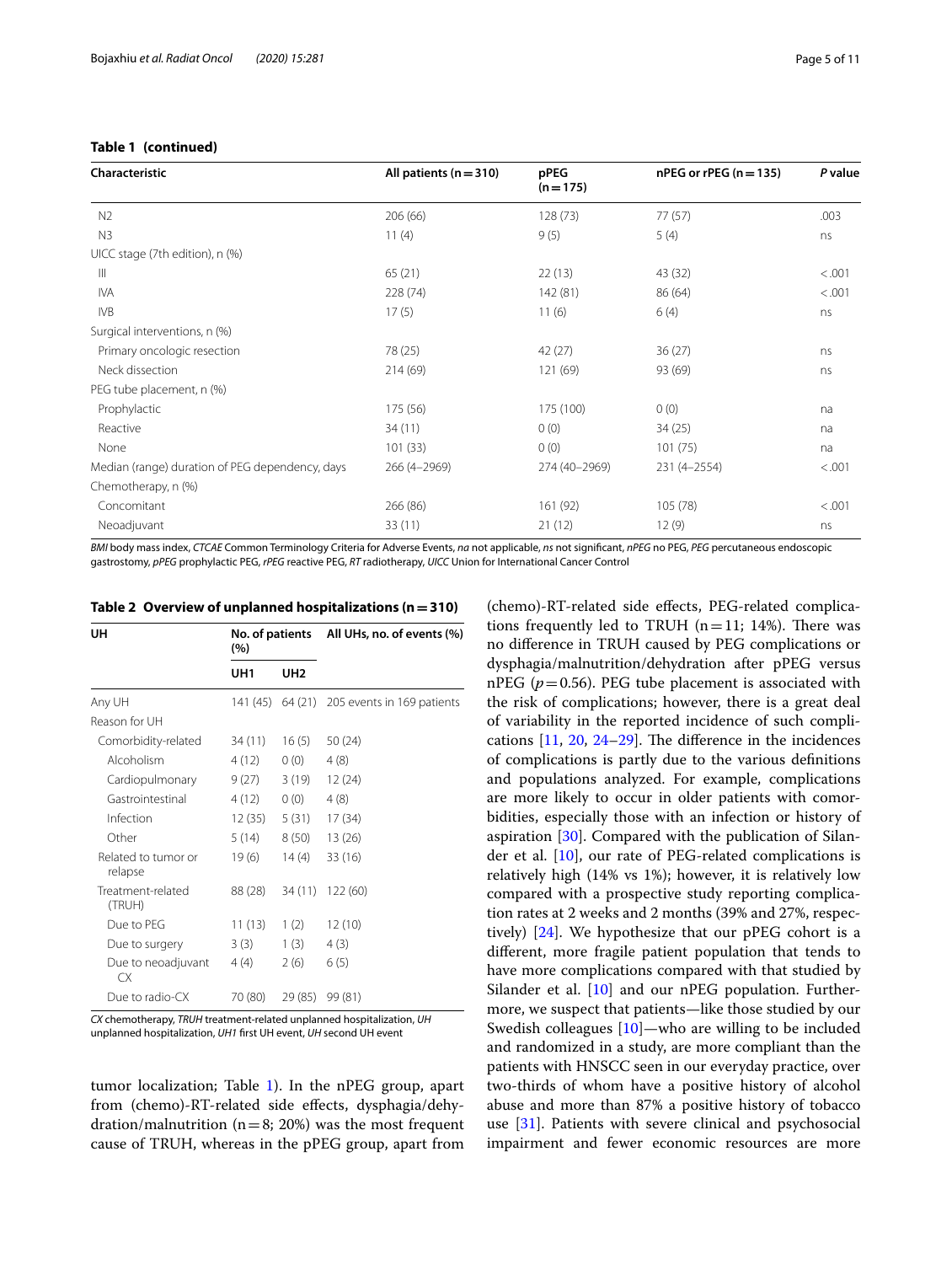<span id="page-5-0"></span>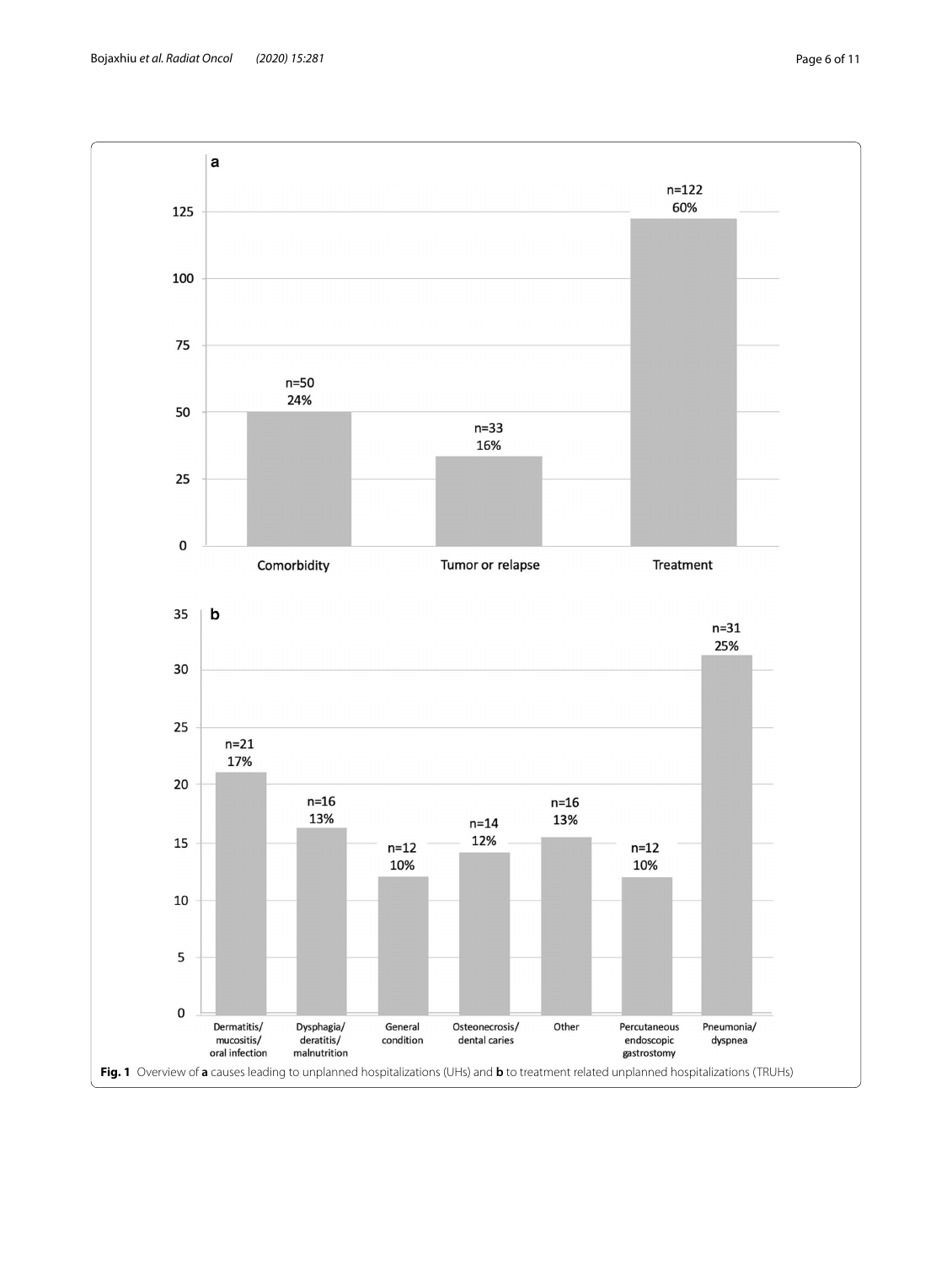## <span id="page-6-0"></span>**Table 3 Details of TRUHs (n=310)**

| <b>Reason for TRUH</b>              | <b>All patients</b><br>$(n=310)$ |       | <b>pPEG</b><br>$(n = 175)$ |       | nPEG or rPEG<br>$(n = 135)$ |       |
|-------------------------------------|----------------------------------|-------|----------------------------|-------|-----------------------------|-------|
|                                     | <b>No</b>                        | (%)   | No                         | (%)   | <b>No</b>                   | (%)   |
| TRUH1 $(n=88)$                      |                                  |       |                            |       |                             |       |
| Dermatitis/mucositis/oral infection | 18                               | (20)  | 13                         | (23)  | 5                           | (16)  |
| Dysphagia/dehydration/malnutrition  | 15                               | (17)  | 7                          | (12)  | 8                           | (26)  |
| General condition                   | 8                                | (9)   | 5                          | (9)   | 3                           | (10)  |
| Osteonecrosis/dental caries         | 8                                | (9)   | 5                          | (9)   | 3                           | (10)  |
| Other                               | 11                               | (11)  | 7                          | (13)  | $\overline{4}$              | (13)  |
| Percutaneous endoscopic gastrostomy | 11                               | (14)  | 9                          | (16)  | $\overline{2}$              | (6)   |
| Pneumonia/dyspnea                   | 17                               | (19)  | 11                         | (19)  | 6                           | (19)  |
| Total                               | 88                               | (28)  | 57                         | (33)  | 31                          | (23)  |
| TRUH2 $(n=34)$                      |                                  |       |                            |       |                             |       |
| Dermatitis/mucositis/oral infection | 3                                | (9)   | 3                          | (13)  | $\mathbf{0}$                | (0)   |
| Dysphagia/dehydration/malnutrition  |                                  | (3)   |                            | (4)   | 0                           | (0)   |
| General condition                   | 4                                | (12)  | 2                          | (8)   | 2                           | (20)  |
| Osteonecrosis/dental caries         | 6                                | (18)  | 3                          | (13)  | 3                           | (30)  |
| Percutaneous endoscopic gastrostomy | 3                                | (9)   | $\mathbf 0$                | (0)   | $\mathbf{1}$                | (10)  |
| Pneumonia/dyspnea                   | 14                               | (41)  | 11                         | (46)  | 3                           | (30)  |
| Other                               | 3                                | (9)   | 4                          | (17)  | 1                           | (10)  |
| Total                               | 34                               | (11)  | 24                         | (14)  | 10                          | (7)   |
| All TRUHs $(n = 122)$               |                                  |       |                            |       |                             |       |
| Dermatitis/mucositis/oral infection | 21                               | (17)  | 16                         | (20)  | 5                           | (12)  |
| Dysphagia/dehydration/malnutrition  | 16                               | (13)  | 8                          | (10)  | 8                           | (20)  |
| General condition                   | 12                               | (10)  | 7                          | (9)   | 5                           | (12)  |
| Osteonecrosis/dental caries         | 14                               | (11)  | 8                          | (10)  | 6                           | (15)  |
| Percutaneous endoscopic gastrostomy | 12                               | (12)  | 11                         | (14)  | 1                           | (10)  |
| Pneumonia/dyspnea                   | 31                               | (25)  | 22                         | (27)  | 9                           | (22)  |
| Other                               | 13                               | (11)  | 9                          | (11)  | $\overline{4}$              | (10)  |
| Total number                        | 122                              | $(-)$ | 81                         | $(-)$ | 41                          | $(-)$ |

*na* not applicable, *ns* not signifcant, *TRUH* treatment-related unplanned hospitalization, *TRUH1* frst TRUH event, *TRUH2* second TRUH event, *nPEG* no percutaneous endoscopic gastrostomy, *pPEG* prophylactic percutaneous endoscopic gastrostomy, *rPEG* reactive percutaneous endoscopic gastrostomy

likely to experience treatment compliance problems [\[31](#page-10-13)]. There is an increasing incidence of oropharyngeal cancer, especially in younger patients, and a decrease in the previously known risk factors for HNSCC of smoking and alcohol use [[32,](#page-10-14) [33\]](#page-10-15). Previously, typical patients with HNSCC tended to be heavy drinkers or smokers; however, human papillomavirus (HPV)-associated HNSCC in younger, ftter, and possibly more compliant patients increasingly represent the majority of at least oropharyngeal disease  $[34]$  $[34]$ . This interesting aspect should be kept in mind before considering that in our entire cohort, up to one-ffth of patients had a TRUH besides the (chemo)- RT-induced TRUH—due to dysphagia/dehydration/ malnutrition (20%) in the nPEG group or postoperatively after PEG insertion  $(12%)$  in the pPEG group. The physician and patient have to face the additional risks associated with an invasive procedure, such as PEG tube placement, or those arising from not performing a supportive surgical procedure to allow sufficient oral intake, such as dysphagia/dehydration/malnutrition.

Further diferences between our cohort and the Swedish study  $[10, 11]$  $[10, 11]$  $[10, 11]$  $[10, 11]$  can be seen with regard to weight loss, BMI, and OS between the pPEG and nPEG groups. The increased weight loss and BMI diferences during RT in the nPEG versus pPEG groups could be explained not only by the greater compliance of patients but also by the prospective setting—and therefore thorough monitoring by nutrition counselors in the nPEG cohort—of the Silan-der et al. trial [\[10](#page-10-1)]. Nutrition counselors were not systematically involved in the treatment of our patients, and some patients categorically refused nutrition counseling. The higher risk profile in the pPEG group more easily explains the OS diference versus the nPEG group (tumor size, age, tumor localization; Table  $1$ ), as OS is known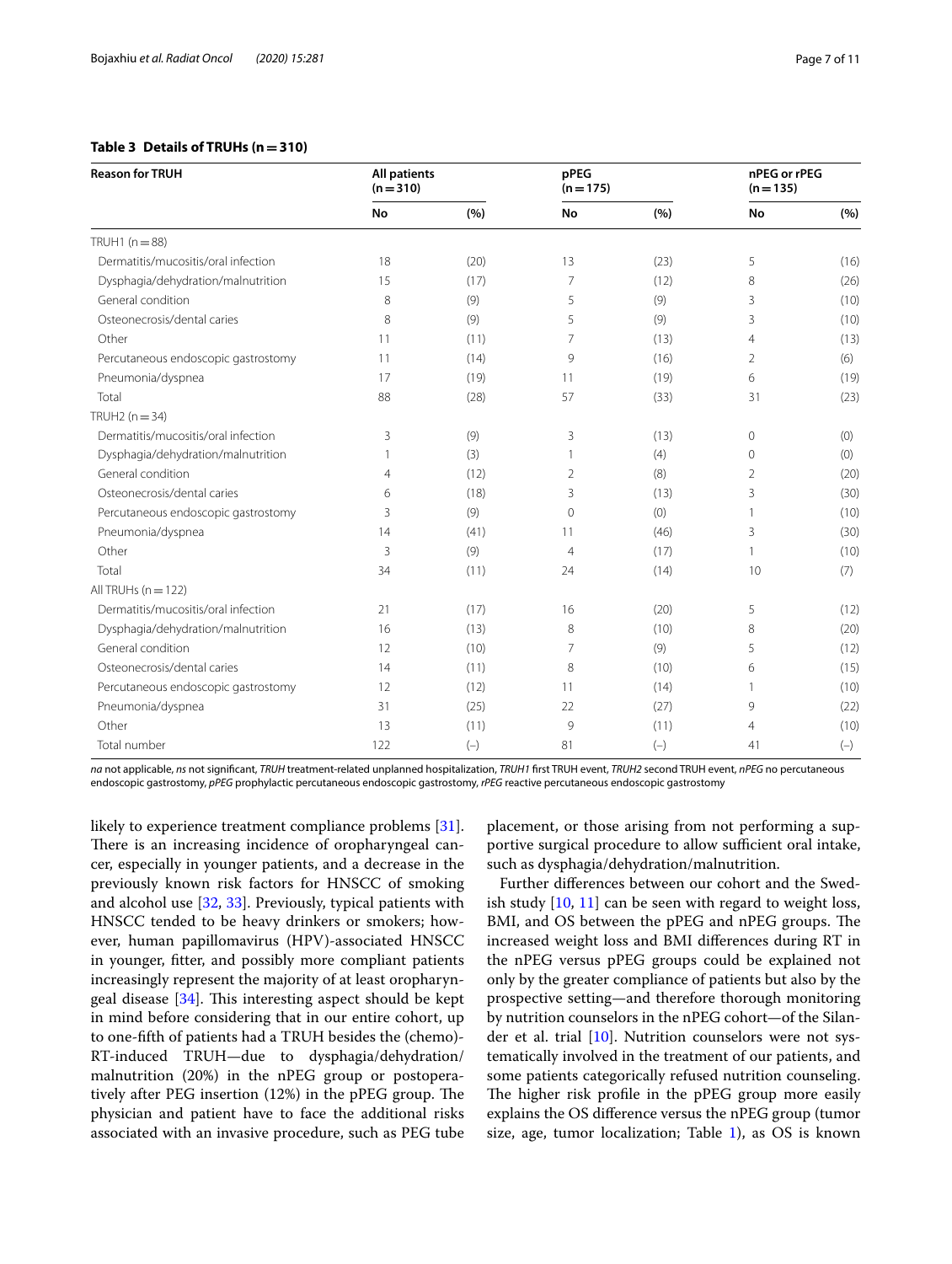

<span id="page-7-0"></span>to be worse in patients with larger primary tumors and hypopharyngeal tumor [\[35](#page-10-17)–[38\]](#page-10-18). Other limitations of our study, apart from the diferent risk profles of the nPEG and pPEG groups, include its retrospective nature, the lack of stratifcation according to HPV status, and the presence of some patients treated with surgery before RT.

With future changes in the HNSCC population, therapy regimens, and side-efect profle according to the HPV status, further analyses of the indication for a PEG is necessary [[39](#page-10-19)].

## **Conclusions**

Our retrospective analysis shows that omitting a prophylactic PEG does not lead to more unplanned hospitalizations compared to patients receiving a PEG tube before start of chemoradiation. Patients with a hypopharyngeal carcinoma, active tobacco consumption, more than 40 pack-years of smoking history, and poor ECOG PS seem to be at risk of PEG tube-related UH. Prospective trials about pPEG, especially for oropharyngeal carcinoma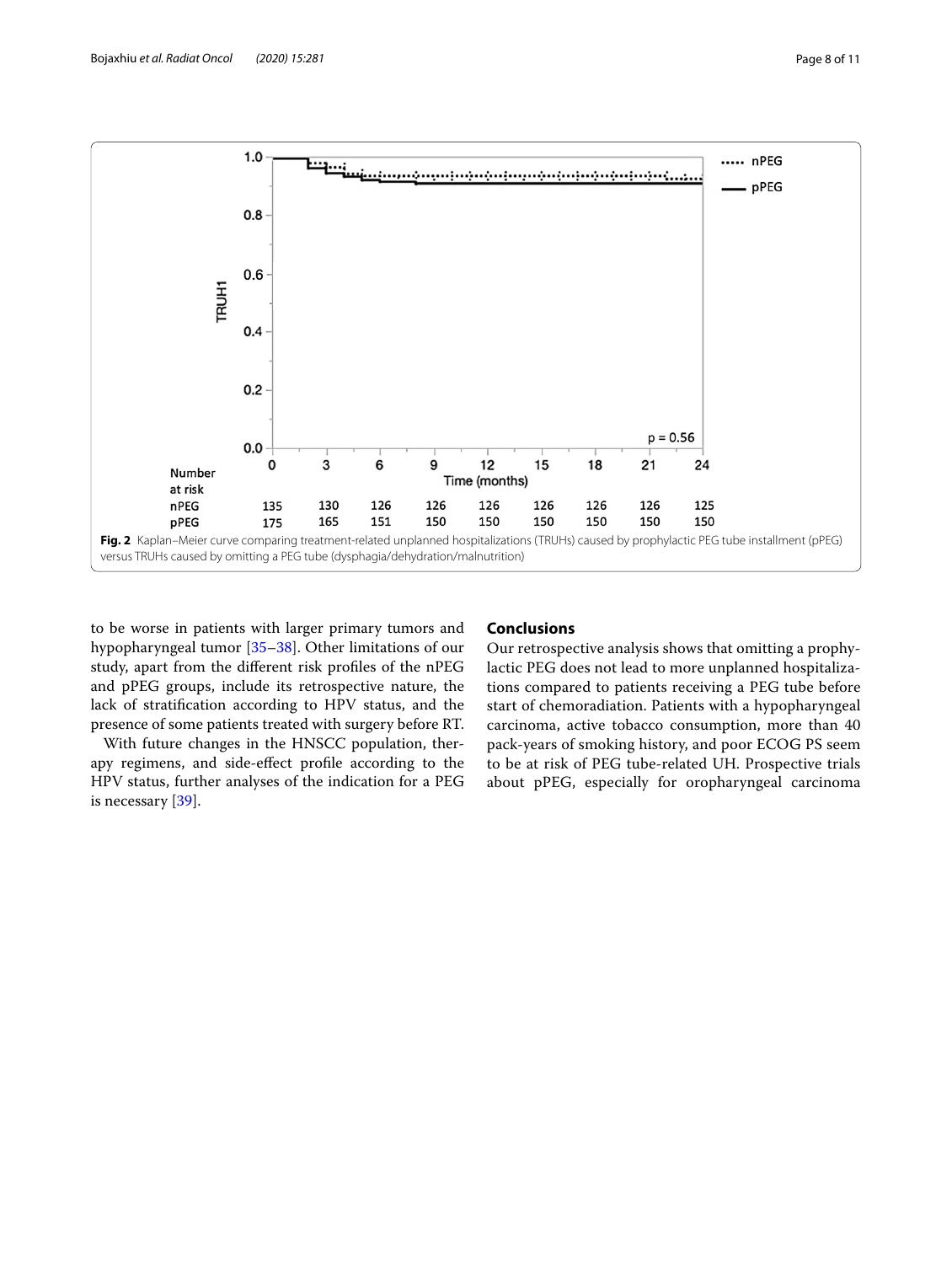| Variable                                     | TRUH1               |         | TRUH <sub>2</sub>   |         | <b>OS</b>           |         |
|----------------------------------------------|---------------------|---------|---------------------|---------|---------------------|---------|
|                                              | HR (95% CI)         | P value | HR (95% CI)         | P value | HR (95% CI)         | P value |
| Univariate                                   |                     |         |                     |         |                     |         |
| Age, years                                   |                     |         |                     |         |                     |         |
| $\leq 60$                                    | $0.76(0.48 - 1.18)$ | .21     | $0.74(0.35 - 1.56)$ | .42     | $0.63(0.42 - 0.96)$ | .0288   |
| $>60 - \leq 70$                              | $1.00(0.64 - 1.58)$ | .99     | $1.07(0.51 - 2.67)$ | .86     | $0.92(0.60 - 1.40)$ | .6884   |
| $>70 - 580$                                  | $1.43(0.82 - 2.50)$ | .20     | $1.59(0.65 - 3.91)$ | .30     | $1.40(0.84 - 2.34)$ | .1937   |
| > 80                                         | $1.52(0.61 - 3.75)$ | .35     | $0.80(0.11 - 5.85)$ | .82     | 4.25 (2.26-7.99)    | .0001   |
| ECOG PS at first consultation, (vs other PS) |                     |         |                     |         |                     |         |
| $\mathbf 0$                                  | $0.95(0.60 - 1.51)$ | .83     | $0.89(0.41 - 1.91)$ | .76     | $0.64(0.41 - 1.00)$ | .0475   |
| 1 (vs others)                                | $0.73(0.47 - 1.14)$ | .16     | $0.59(0.28 - 1.26)$ | .17     | $1.05(0.71 - 1.58)$ | .7939   |
| 2/3 (vs others)                              | $1.99(1.15 - 3.45)$ | .01     | $2.77(1.23 - 6.27)$ | .01     | $2.01(1.21 - 3.37)$ | .0061   |
| Alcohol abuse                                |                     |         |                     |         |                     |         |
| Active                                       | $1.16(0.71 - 1.88)$ | .55     | $0.81(0.36 - 1.83)$ | .60     | $1.23(0.78 - 1.94)$ | .3783   |
| Active or in past                            | $1.59(0.92 - 2.75)$ | .09     | $1.17(0.48 - 2.85)$ | .72     | $1.33(0.82 - 2.16)$ | .2475   |
| > 2 units a day (= median)                   | $1.44(0.81 - 2.57)$ | .21     | $0.84(0.30 - 2.35)$ | .73     | $1.06(0.63 - 1.79)$ | .8203   |
| Smoking habits                               |                     |         |                     |         |                     |         |
| Current smoker                               | $1.13(0.70 - 1.82)$ | .61     | $0.94(0.41 - 2.13)$ | .87     | $1.06(0.68 - 1.66)$ | .7832   |
| Current or ex-smoker                         | $1.68(0.74 - 3.92)$ | .20     | $3.39(0.46 - 25.1)$ | .20     | $1.14(0.59 - 2.21)$ | .7022   |
| >40 pack-years (= median)                    | 1.94 (1.17-3.20)    | .01     | 1.98 (0.81-4.85)    | .12     | $1.01(0.63 - 1.63)$ | .9615   |
| Tumor localization, yes (vs no)              |                     |         |                     |         |                     |         |
| Oral cavity                                  | $1.06(0.62 - 1.81)$ | .83     | $0.81(0.31 - 2.12)$ | .67     | $0.80(0.48 - 1.36)$ | .409    |
| Oropharynx                                   | $0.75(0.48 - 1.17)$ | .19     | $0.75(0.36 - 1.56)$ | .43     | $0.63(0.42 - 0.95)$ | .026    |
| Hypopharynx                                  | $1.43(0.81 - 2.50)$ | .20     | $2.00(0.86 - 4.69)$ | .10     | $1.81(1.11 - 2.93)$ | .0149   |
| Larynx                                       | $1.21(0.66 - 2.23)$ | .53     | $0.79(0.24 - 2.60)$ | .69     | $1.39(0.81 - 2.38)$ | .2251   |
| Mixed                                        | $0.80(0.25 - 2.52)$ | .69     | $1.60(0.38 - 6.73)$ | .56     | 1.81 (0.74-4.48)    | .1878   |
| Surgery, yes (vs no)                         |                     |         |                     |         |                     |         |
| Primary oncologic surgery                    | $0.72(0.42 - 1.24)$ | .22     | $0.47(0.16 - 1.34)$ | .15     | $0.79(0.49 - 1.29)$ | .3395   |
| Neck dissection                              | $0.69(0.44 - 1.07)$ | .09     | $0.47(0.23 - 0.96)$ | .03     | $0.66(0.44 - 0.99)$ | .0438   |
| <b>Bilateral ND</b>                          | $1.69(1.08 - 2.64)$ | .00     | $1.75(0.84 - 3.67)$ | .13     | $0.92(0.58 - 1.45)$ | .7161   |
| Tracheostomy                                 | $1.78(1.15 - 2.77)$ | .01     | $2.58(1.24 - 5.35)$ | .01     | 1.49 (0.98-2.25)    | .0594   |
| pPEG                                         | $1.46(0.93 - 2.30)$ | .09     | 2.56 (1.09-5.99)    | .02     | $1.24(0.82 - 1.86)$ | .3003   |
| rPEG                                         | 2.54 (1.48-4.33)    | .00     | $1.75(0.67 - 4.58)$ | .25     | $2.07(1.25 - 3.43)$ | .0038   |
| Chemotherapy, yes (vs no)                    |                     |         |                     |         |                     |         |
| Neoadjuvant                                  | $1.53(0.83 - 2.83)$ | .57     | 2.82 (1.20-6.60)    | .01     | 1.26 (0.69-2.31)    | .4535   |
| Concomitant                                  | $1.22(0.61 - 2.43)$ | .16     | $2.08(0.50 - 8.76)$ | .30     | $0.59(0.35 - 1.02)$ | .054    |
| Baseline BMI, kg/m <sup>2</sup>              |                     |         |                     |         |                     |         |
| $\leq$ 18.5                                  | $1.11(0.27 - 4.54)$ | .89     | $1.46(0.20 - 10.8)$ | .71     | 3.42 (1.23-9.50)    | .0115   |
| $>18.5 - < 25$                               | $0.70(0.41 - 1.22)$ | .20     | $0.73(0.30-1.73)$   | .46     | $0.94(0.56 - 1.58)$ | .8135   |
| $\geq$ 25                                    | 1.39 (0.81-2.38)    | .22     | $1.29(0.55 - 3.02)$ | .55     | $0.88(0.53 - 1.47)$ | .6231   |
| Multivariate                                 |                     |         |                     |         |                     |         |
| Model 1 for TRUH1                            |                     |         |                     |         |                     |         |
| ECOG 2/3                                     | $1.73(0.93 - 3.23)$ | .10     |                     |         |                     |         |
| >40 pack-years                               | 1.94 (1.17-3.20)    | .01     |                     |         |                     |         |
| <b>Bilateral ND</b>                          | $1.69(1.02 - 2.78)$ | .04     |                     |         |                     |         |
| Model 2 for TRUH2                            |                     |         |                     |         |                     |         |
| ECOG 2/3                                     |                     |         | $2.77(1.23 - 6.27)$ | .03     |                     |         |
| pPEG                                         |                     |         | 2.06 (0.87-4.91)    | .09     |                     |         |
| Neoadjuvant CX                               |                     |         | 3.27 (1.38-7.74)    | .02     |                     |         |

# <span id="page-8-0"></span>**Table 4 Univariate and multivariate analysis (Cox proportional-hazard)**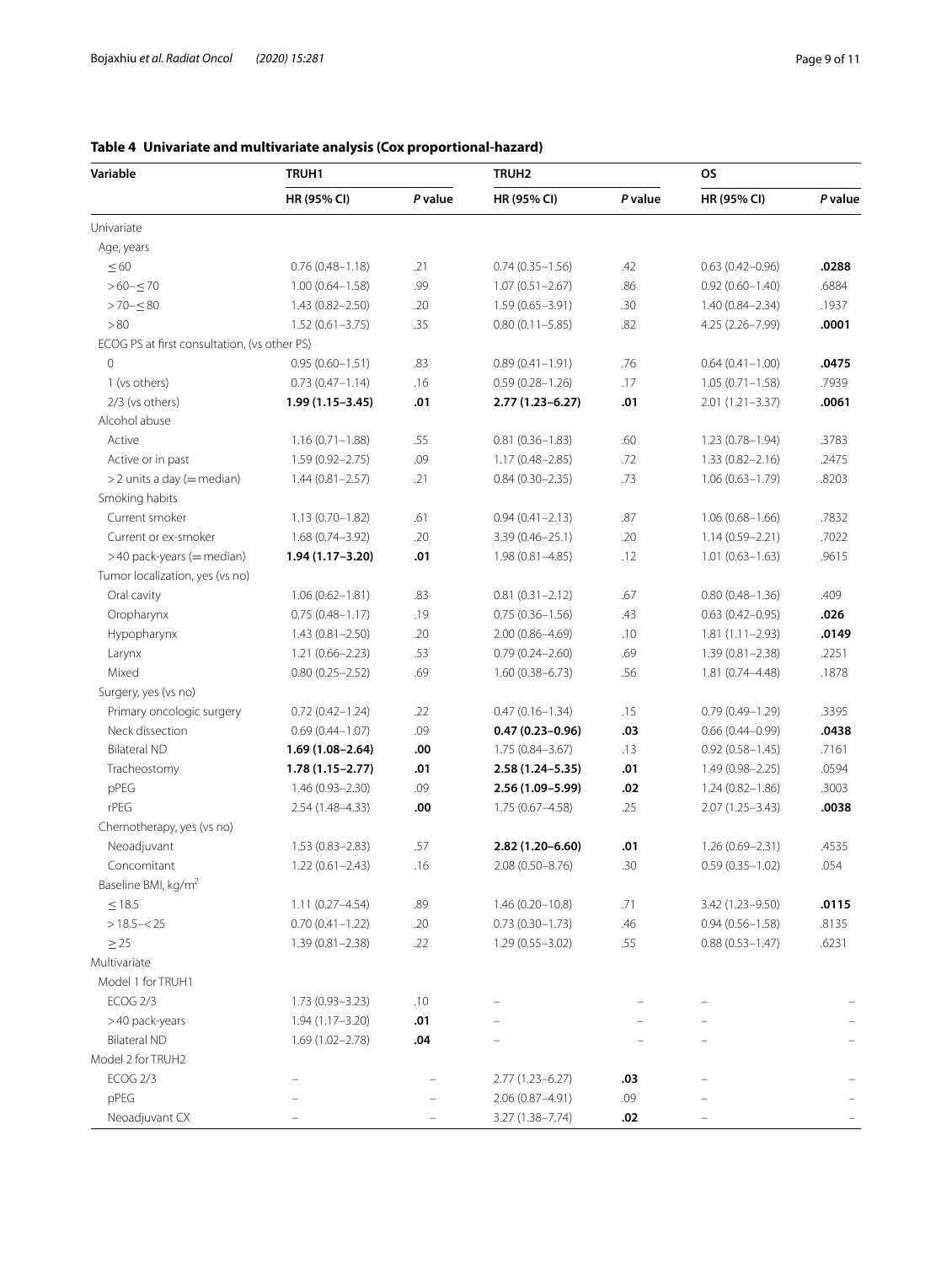## **Table 4 (continued)**

| Variable        | <b>TRUH1</b>                 |                          |                          | <b>TRUH2</b>                   |                     | <b>OS</b> |  |
|-----------------|------------------------------|--------------------------|--------------------------|--------------------------------|---------------------|-----------|--|
|                 | <b>HR (95% CI)</b>           | P value                  | <b>HR (95% CI)</b>       | P value                        | <b>HR (95% CI)</b>  | P value   |  |
| Model 3 for OS  |                              |                          |                          |                                |                     |           |  |
| Age > 80 years  | $\overline{\phantom{0}}$     | $\overline{\phantom{0}}$ | $\overline{\phantom{0}}$ | $\overline{\phantom{0}}$       | 4.25 (2.26-7.99)    | .00       |  |
| <b>ECOG 2/3</b> | -                            |                          | $\overline{\phantom{0}}$ | $\overline{\phantom{0}}$       | $1.64(0.94 - 2.85)$ | .10       |  |
| $r$ PF $G$      | $\qquad \qquad \blacksquare$ | $\overline{\phantom{m}}$ | $\qquad \qquad -$        | $\qquad \qquad \longleftarrow$ | $1.95(1.18 - 3.25)$ | .02       |  |

*P* values in bold are signifcant at *P*<0.05

*BMI* body mass index, *CI* confdence interval, *ECOG PS* Eastern Cooperative Oncology Group performance status, *HR* hazard ratio, *OS* overall survival, *TRUH* treatmentrelated unplanned hospitalization, *TRUH1* frst TRUH event, *TRUH2* second TRUH event, *pPEG* prophylactic percutaneous endoscopic gastrostomy, *rPEG* Reactive percutaneous endoscopic gastrostomy, *ND* neck dissection, *CX* chemotherapy

and its future results concerning de-escalation, are warranted.

## **Supplementary Information**

The online version contains supplementary material available at [https://doi.](https://doi.org/10.1186/s13014-020-01727-9) [org/10.1186/s13014-020-01727-9](https://doi.org/10.1186/s13014-020-01727-9).

<span id="page-9-7"></span>**Additional fle 1.** Complete multivariate analyses.

#### **Abbreviations**

PEG: Percutaneous endoscopic gastrostomy; pPEG: Prophylactic percutaneous endoscopic gastrostomy; nPEG: No prophylactic percutaneous endoscopic gastrostomy; rPEG: Reactive percutaneous endoscopic gastrostomy; UH: Unplanned hospitalization; TRUH: Treatment-related unplanned hospitalization; RT: Radiotherapy; UICC: Union for International Cancer Control; HNSCC: Head and neck squamous cell carcinoma; CTCAE: Common Terminology Criteria for Adverse Events; OS: Overall survival; BMI: Body mass index; na: Not applicable; ns: Not signifcant; CI: Confdence interval; ECOG PS: Eastern Cooperative Oncology Group performance status; HR: Hazard ratio; ND: Neck dissection; CX: Chemotherapy.

#### **Authors' contributions**

Each author participated in the work and takes public responsibility for appropriate portions of the content. BB, OE, and KZ designed the study. BB and OE performed the statistical analysis. BB, BKS, and PL collected the data, and together with OE, MS, AJSM, BH, RG, DMA, and KZ, interpreted the results. The manuscript was written by BB, BKS, PL, and all other authors reviewed and fnally approved the fnal manuscript. All authors read and approved the fnal manuscript.

#### **Funding**

No funding was received.

#### **Availability of data and materials**

The datasets used and/or analyzed during the current study are available from the corresponding author on reasonable request.

#### **Ethics approval and consent to participate**

All patients provided written consent for the use of their medical data for research purposes. Approval of the regional ethics committee (Kantonale Ethikkommission Bern – Ref.-Nr. KEK-BE: 289/2014) was obtained.

#### **Consent for publication**

All patients provided written consent for the publication of research performed with their medical data.

#### **Competing interests**

No potential confict of interest are to declare.

#### **Author details**

<sup>1</sup> Department of Radiation Oncology, Inselspital, Bern University Hospital, University of Bern, Bern, Switzerland. <sup>2</sup> Department of Nuclear Medicine, Inselspital, Bern University Hospital, University of Bern, Bern, Switzerland. 3 Department of Visceral Surgery and Medicine, Division of Gastroenterology, Inselspital, Bern University Hospital, University of Bern, Bern, Switzerland.<br><sup>4</sup> Department of Otorhinolaryngology, Head and Neck Surgery, Inselspital, Bern University Hospital, University of Bern, Bern, Switzerland.<sup>5</sup> Department of Radiation Oncology, Stadtspital Triemli, Birmensdorferstrasse 497, 8063 Zurich, Switzerland.

# Received: 14 August 2020 Accepted: 6 December 2020

#### **References**

- <span id="page-9-0"></span>1. Newman LA, Vieira F, Schwiezer V, et al. Eating and weight changes following chemoradiation therapy for advanced head and neck cancer. Arch Otolaryngol Head Neck Surg. 1998;124(5):589–92.
- <span id="page-9-1"></span>2. Rosenthal DI, Trotti A. Strategies for managing radiation-induced mucositis in head and neck cancer. Semin Radiat Oncol. 2009;19(1):29–34.
- <span id="page-9-2"></span>Peponi E, Glanzmann C, Willi B, Huber G, Studer G. Dysphagia in head and neck cancer patients following intensity modulated radiotherapy (IMRT). Radiat Oncol. 2011;6:1.
- 4. Sanguineti G, Gunn GB, Parker BC, Endres EJ, Zeng J, Fiorino C. Weekly dose-volume parameters of mucosa and constrictor muscles predict the use of percutaneous endoscopic gastrostomy during exclusive intensitymodulated radiotherapy for oropharyngeal cancer. Int J Radiat Oncol Biol Phys. 2011;79(1):52–9.
- <span id="page-9-3"></span>5. Vlacich G, Spratt DE, Diaz R, et al. Dose to the inferior pharyngeal constrictor predicts prolonged gastrostomy tube dependence with concurrent intensity-modulated radiation therapy and chemotherapy for locallyadvanced head and neck cancer. Radiother Oncol. 2014;110(3):435–40.
- <span id="page-9-4"></span>6. Common Terminology Criteria for Adverse Events (CTCAE)—CTCAE\_ v5\_Quick\_Reference\_5x7.pdf. [https://ctep.cancer.gov/protocoldevelop](https://ctep.cancer.gov/protocoldevelopment/electronic_applications/docs/CTCAE_v5_Quick_Reference_5x7.pdf) [ment/electronic\\_applications/docs/CTCAE\\_v5\\_Quick\\_Reference\\_5x7.](https://ctep.cancer.gov/protocoldevelopment/electronic_applications/docs/CTCAE_v5_Quick_Reference_5x7.pdf) [pdf.](https://ctep.cancer.gov/protocoldevelopment/electronic_applications/docs/CTCAE_v5_Quick_Reference_5x7.pdf) Accessed.
- <span id="page-9-5"></span>7. Nugent B, Lewis S, O'Sullivan JM. Enteral feeding methods for nutritional management in patients with head and neck cancers being treated with radiotherapy and/or chemotherapy. Cochrane Database Syst Rev. 2013;1:CD007904.
- <span id="page-9-6"></span>8. Madhoun MF, Blankenship MM, Blankenship DM, Krempl GA, Tierney WM. Prophylactic PEG placement in head and neck cancer: how many feeding tubes are unused (and unnecessary)? World J Gastroenterol. 2011;17(8):1004–8.